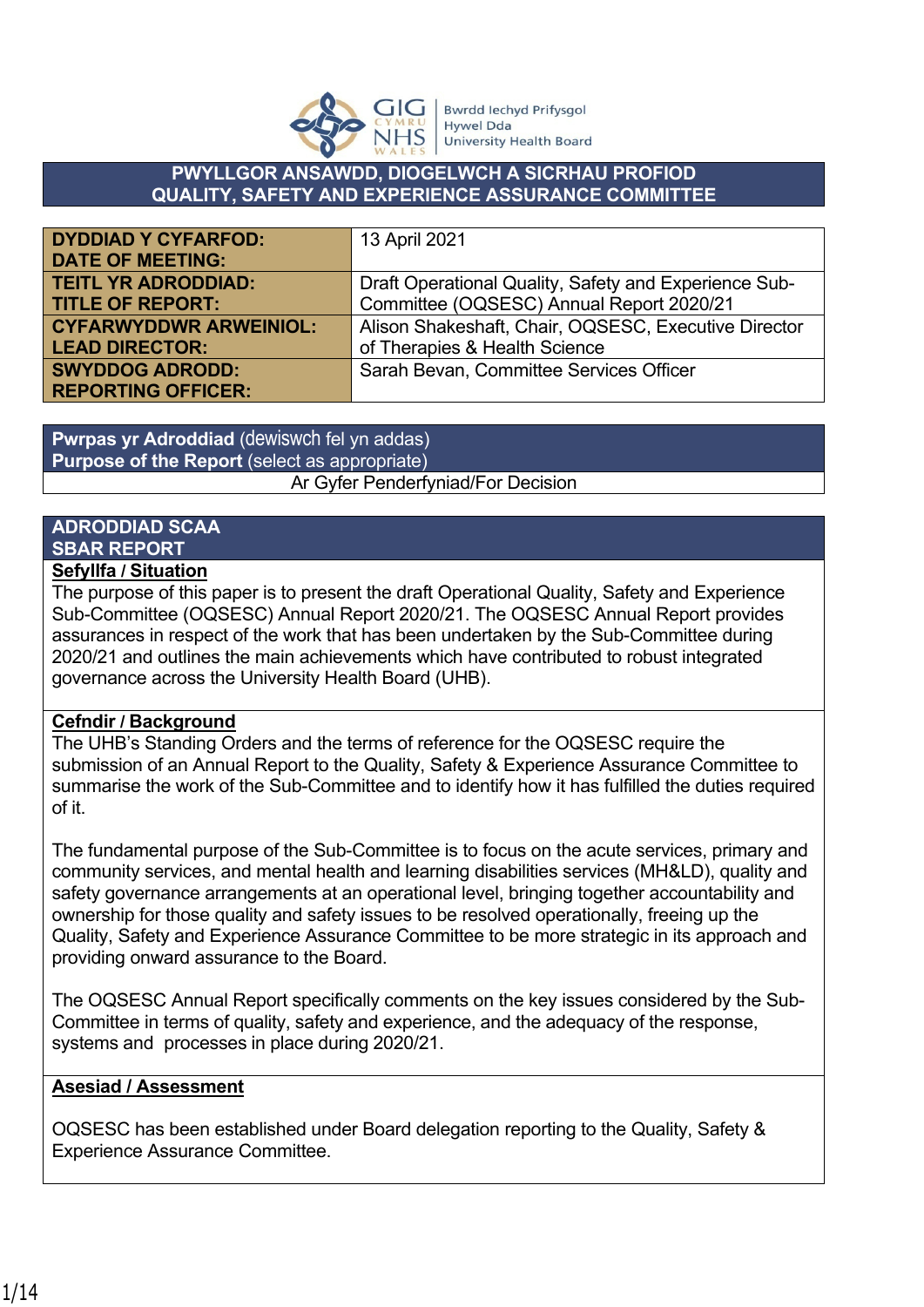The terms of reference clearly detail the Sub-Committee's purpose to provide assurance to the Quality, Safety & Experience Assurance Committee around the organisation's acute, primary and community, and MH&LD services quality and safety governance arrangements at an operational level, bringing together accountability and ownership for those quality and safety issues to be resolved operationally, and providing an upward assurance. The OQSESC terms of reference were most recently revised at the September 2020 Sub-Committee meeting and approved by QSEAC on 6<sup>th</sup> October 2020.

In discharging this role, the Sub-Committee is also required to oversee and monitor the quality, safety and experience agenda against the following areas of responsibility:

- Resuscitation/RRAILS
- Nutrition and Hydration
- Mental Capacity Act and Consent
- Medical Devices
- Radiation Protection

Other areas of focus include:

- Clinical pathways such as stroke, diabetes, cardiology
- Operational risks from the acute, primary and community, and MH&LD services, where there is an impact on patient quality, safety or experience.

#### **OQSESC Groups**

The Groups reporting to OQSESC during 2020/21 were as follows:

#### **Resuscitation/RRAILS Group** – established to:

 Provide assurance that robust and reliable mechanisms for the early detection and response to acute illness and management of cardio/respiratory arrest are in place

#### **Nutrition and Hydration Group** – established to:

 Set the strategic direction and provide assurance on all matters relating to nutritional care, including aspects of catering services

#### **Mental Capacity Act and Consent Group** – established to:

- Provide clear leadership in the promotion of the application of the Mental Capacity Act in every day clinical practice
- Ensure that there is a framework in place to support staff in relation to the Mental Capacity Act and monitor compliance with this legislation through appropriate assurance mechanisms
- Provide assurance that consent processes are being adhered to across the UHB, and where necessary agree corrective action
- Ensure that the Welsh Government Policy for Consent to Examination and Treatment and the associated consent forms are kept up to date and implemented in all relevant areas of the UHB

#### **Medical Devices Group** – established to:

 Provide assurance around strategic medical devices management and associated risk matters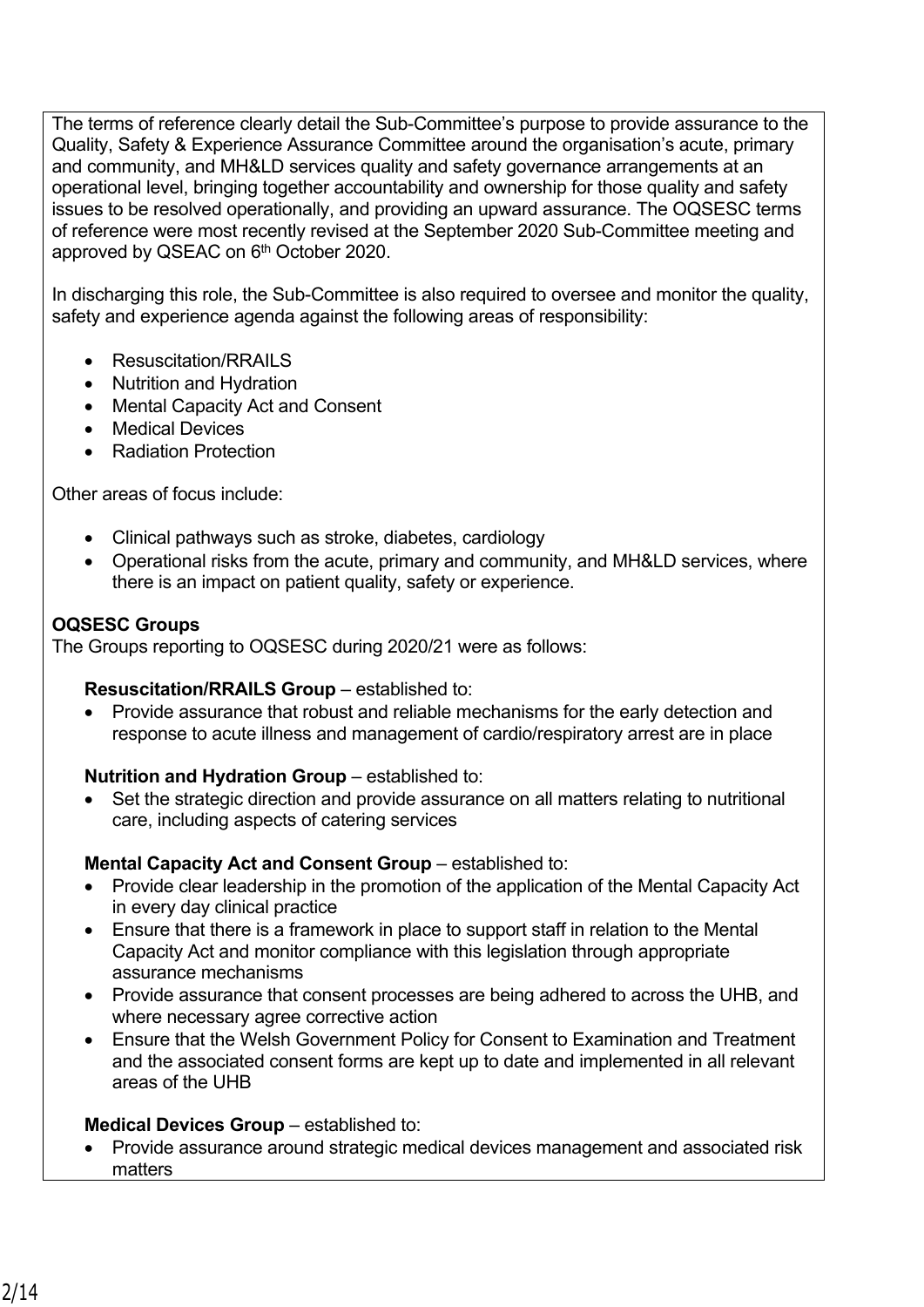### **Radiation Protection Group – established to:**

- Consider radiation protection issues relating to ionising radiations (e.g. X-rays and radioactive materials including radon) and non-ionising radiations (e.g. lasers, MRI, phototherapy, ultrasound) within the Health Board.
- Review implementation of the Health Board's radiation protection arrangements for health and safety, environmental protection (and medical exposures via the Medical Exposure Committee).
- Identify and monitor current activities and developments relating to the use of radiations.
- Review radiation risks and inform the Chief Executive of measures to be taken to secure compliance with relevant legislation and to manage risks.

The OQSESC Annual Report 2020/21 is intended to outline how the Sub-Committee and its Groups have complied with the duties delegated by the Quality, Safety & Experience Assurance Committee through the terms of reference set, and also to identify key actions that have been taken to address issues within the Sub-Committee's remit.

## **Constitution**

From the terms of reference approved in October 2020, the membership of the Sub-Committee was agreed as the following:

- Executive Director of Therapies and Health Science (Chair)
- Assistant Director, Operational Nursing & Quality Acute Services Vice Chair
- Associate Medical Director, Workforce & Primary Care
- Associate Medical Director, Quality & Safety
- Deputy Director of Operations
- Assistant Director of Nursing Assurance & Safeguarding
- Assistant Director of Therapies and Health Science Professional Practice, Governance & Safety
- Assistant Director of Workforce & OD
- Assistant Director of Informatics
- County Directors x 3
- Independent Member, HDdUHB
- Head of Medicines Management
- Therapies Lead
- Health Science Lead
- Senior Nurse, Infection Prevention
- Representative from each Triumvirate
- Head of Primary Care
- Head of Nursing, Mental Health and Learning Disabilities

#### **Meetings**

Since April 2020, OQSESC meetings have been scheduled on a bi-monthly basis as follows:

- $7<sup>th</sup>$  May 2020\*
- $\bullet$  2<sup>nd</sup> July 2020
- 3<sup>rd</sup> September 2020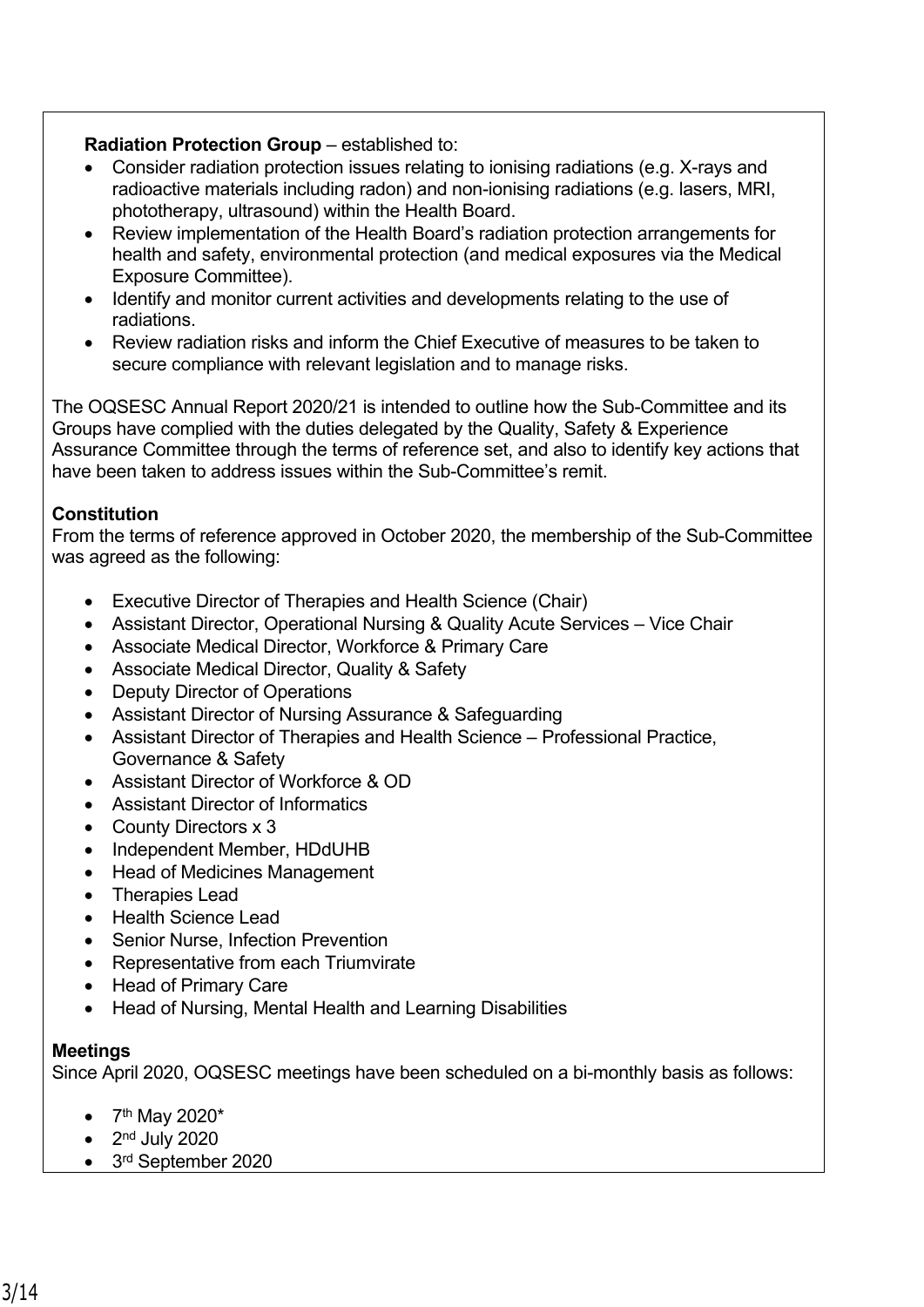- 5<sup>th</sup> November 2020
- $\bullet$  7<sup>th</sup> January 2021<sup>\*</sup>
- 28<sup>th</sup> January 2021 extraordinary meeting to discuss the on-call system for staffing Bronglais General Hospital (BGH) out of hours (OOH) in theatres.
- 4<sup>th</sup> March 2021 (narrative to be added to the final Annual Report following the meeting)

\* These OQSESC meetings were stood down due to the extraordinary pressures being experienced across all Hywel Dda sites due to COVID-19, in order to free staff up to focus on discharge activity and manage flow.

As OQSESC is directly accountable to the Quality, Safety & Experience Assurance Committee for its performance, following each meeting it provides an assurance to the Committee through a formal written update report, which is received at the subsequent Committee meeting.

During 2020/21 the Sub-Committee met on five occasions and was quorate at all meetings.

## **Sub-Committee Terms of Reference and Principal Duties**

In discharging its duties, OQSESC has undertaken work during 2020/21 against the following areas of responsibility in relation to its terms of reference:

- Monitor the quality, safety and experience of care delivered to patients through, for example, surveys and patient stories, and escalate issues that cannot be resolved operationally to the Quality, Safety and Experience Assurance Committee.
- Ensure that concerns (incidents, complaints and claims) are being managed in a robust and timely manner at service level, agreeing mitigating actions where required.
- Monitor action plans following investigations into serious incidents and concerns and the identification of lessons learned, by ensuring actions are completed in a robust and timely manner, and seek assurance that learning is disseminated and embedded across all of the Health Board's activities as appropriate.
- Ensure and monitor compliance with national guidance, including NICE, NSFs, National Confidential Enquiries, outcome reviews and national clinical audits and Health Board clinical written control documents.
- Inform and monitor progress against agreed performance targets identified in the Quality & Safety Dashboard.
- Consider the themes arising from triangulated information at service specific level and agree and monitor any action plans required to deliver improvements.
- Seek assurance on the management of operational risks that have been aligned to the Sub-Committee, and provide assurance to the Quality, Safety and Experience Assurance Committee that risks are being managed effectively and report any areas of concern, e.g. where risk tolerance is exceeded or lack of timely action.
- Receive assurance from those Groups reporting to the Sub-Committee and consider how escalated issues are addressed:
	- Directorate and County Quality & Governance Groups
	- Resuscitation/RRAILS Group
	- Nutrition and Hydration Group
	- Medical Devices Group (including Point of Care Testing and Ultrasound Governance)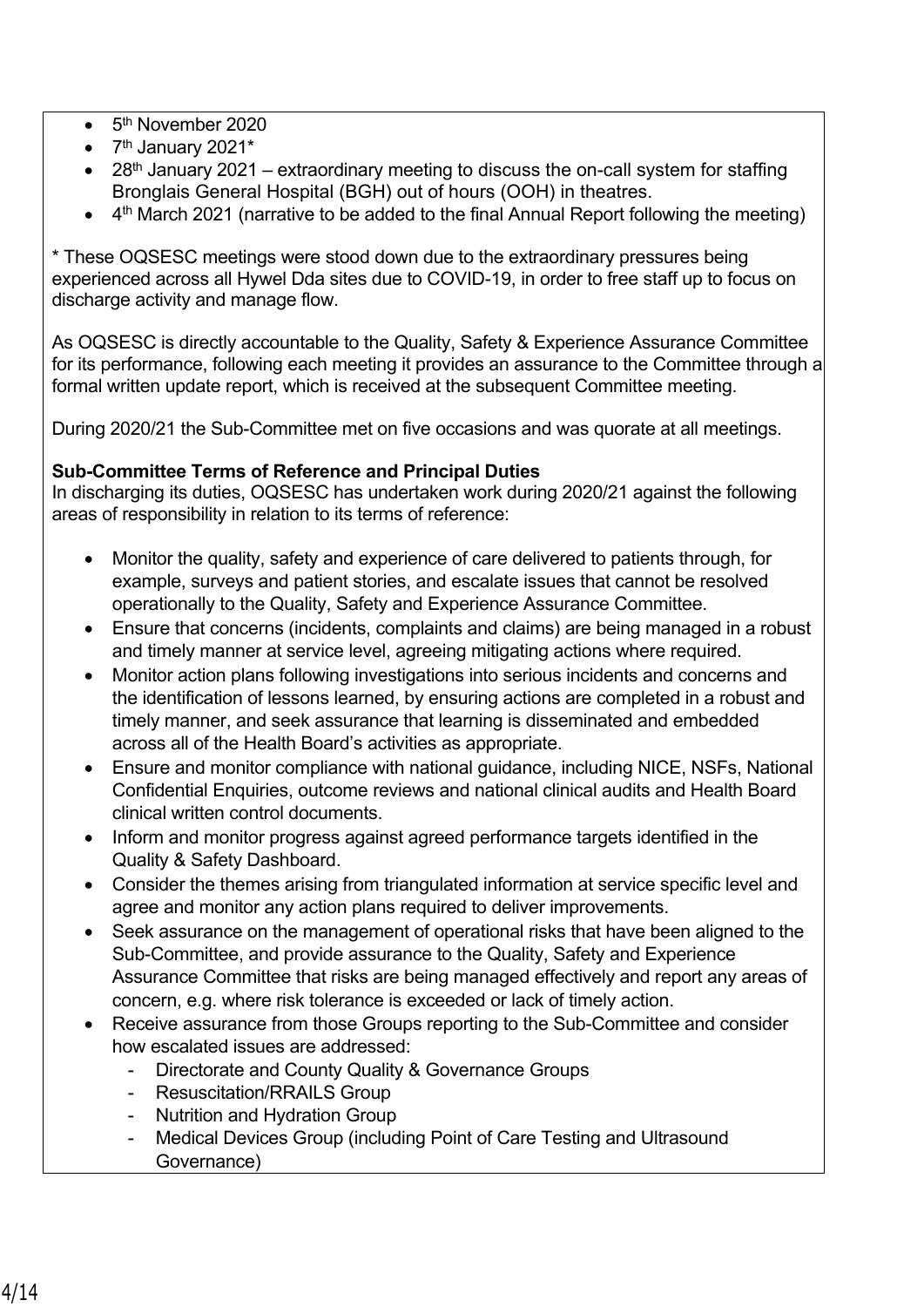- Mental Capacity Act and Consent Group
- Receive position reports on:
	- Key Risks associated with preventing harm to patients
	- Quality Improvement Pathways:
- Assure itself that clinical written control documentation, which falls within the remit of the Sub-Committee, has been adopted, developed or reviewed in line with HDdUHB Policy 190 – Written Control Documentation prior to approving it, and to provide evidence of that assurance to the Clinical Written Control Documentation Group when recommending a procedure or guideline for uploading or a policy for final approval by the Clinical Written Control Documentation Group.
- Develop an annual work plan, responding to operational service priorities, consistent with the strategic direction for the organisation, for approval by the Quality, Safety and Experience Assurance Committee and oversee delivery to improve the quality, safety and effectiveness of care delivered, and enhance the patient experience.
- Seek assurance reports from relevant partnerships, and consider the actions required in relation to any quality and safety issues identified.
- Inform the work plans for reporting Groups and vice versa.
- Address any other requirements stipulated by the Quality, Safety and Experience Assurance Committee.
- Agree issues to be escalated to the Quality, Safety and Experience Assurance Committee with recommendations for action.

## **Specific Areas of Responsibility**

In discharging its duties during 2020/21, OQSESC received and considered the following during 2020/21:

## **Health Board wide Assurance Reports:**

 **Cancer treatment during COVID-19** - the Sub-Committee received a comprehensive report outlining a summary analysis on the impact of COVID-19 on cancer referral rates, treatment volumes, and referral to diagnostic rates, and also on the current scope of cancer services and treatments during COVID-19, including the Health Board's response to Welsh Government (WG) on the 'Response to the Framework for Recovery of Cancer Services' benchmarked against the eight key actions. Assurance was received on the Health Board's position of a 49% reduction rate on cancer referrals against a 70% reduction across the whole of Wales, and that any suspended treatment pathways had been in line with guidance. Patients on these pathways have since been tracked and treatment recommenced. It was noted that the biggest COVID-19 impact on the diagnostic pathway was colorectal, which was caused by the suspension of Endoscopy Services due to the risk of the aerosol generating procedures and potential COVID-19 transmission. Assurance was also received in terms of surgical cancer treatments with a surgical pathway being maintained for patients that meet the specific criteria through Health Board commissioned services at Werndale Hospital. Despite the lack of Level 2/3 facilities at this hospital, many patients were able to proceed with their treatment. Those patients who were outside of the criteria subsequently received their required surgical interventions within the acute hospitals through the reintroduction of planned care pathways across the acute sites. Through prompt and effective planning,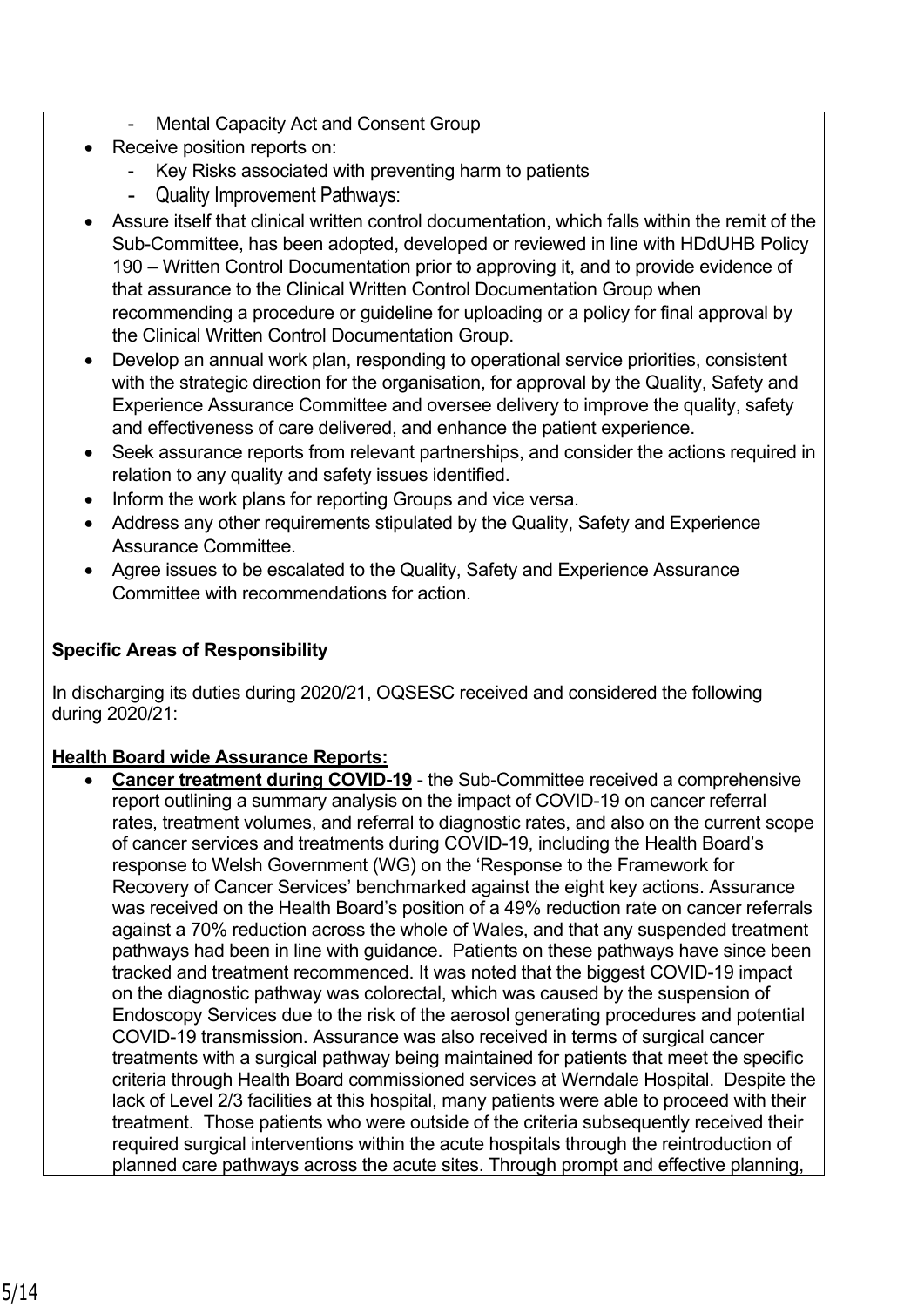oncology appointments have continued virtually, and chemotherapy services maintained across the sites. This also applied to diagnostic investigations, radiological imaging, and phlebotomy services. Only one area of concern was highlighted which related to potential delays for patients through capacity issues experienced at the tertiary centres.

- **Hospital Acquired Thrombosis** the Sub-Committee received a Health Board position report in relation to Hospital Acquired Thrombosis (HAT) which became a Tier 1 target in 2015/16. WG normally receive reports from the Health Board both monthly and quarterly which include data on the number of positive cases of Venous Thrombo Emboli (VTE) within 90 days of discharge and the number of preventable and unpreventable cases. It was noted that this line of reporting had been suspended during the COVID-19 period, however assurance was received on the following:
	- o Health Board internal scrutiny and review processes have been maintained via Root Cause Analysis reports reviewed at local clinical team level and by the Thrombosis Group.
	- o Dissemination of Learning from Events through various fora including Directorate / Site Clinical Governance meetings and directly to individual clinicians.
	- o In line with the All Wales Thrombo-Prophylaxis Policy, a single risk assessment tool has been developed with the aim of improving compliance, with assessment of patients within a 24 hour period of admission with a planned introduction imminent.
	- o All avoidable cases are reviewed by the legal team to ensure patients are kept informed and redress offered if necessary.
	- o Development of a HAT Improvement Plan previously endorsed by QSEAC.
	- o Establishment of a task & finish group to monitor and implement the plan.
- **Inpatient Falls**  the report on data for inpatient falls during the previous 18 months on each acute hospital site provided a variable illustration on the trends relating to falls and the correlation with quality improvement work initiated in areas deemed as high risk. It was noted that there was a significant downward trend over the 3 month period from the commencement of the initial COVID-19 period, however this was attributed to the reduction of hospital admissions to the non-COVID-19 areas during the pandemic. The Sub-Committee also noted that the quality improvement work had paused due to staff redeployment during COVID-19. Assurance was received that diligence on falls risk assessments is being maintained and post falls protocols followed in clinical areas.
- **Pressure Damage**  the report on pressure damage highlighted a slight increase in pressure damage during 2019/20 particularly in Quarters 3 and 4 which linked to changes made to the reporting and investigating processes as demonstrated by the reclassification of 78 reported incidents not deemed to be actual pressure damage through validation by the Tissue Viability Team. This upward trend was also illustrated in the first quarter report of 2020/21 with a total of 19 incidents in April 2020, 24 in May 2020 and 30 in June 2020. As there is ongoing work to address these, the Sub-Committee received an assurance that these numbers would decrease following the validation process. The impact of pressure damage related to the use of Personal Protective Equipment (PPE) during the COVID-19 period was described in the main as facial indentation caused by the use of face masks with 9 reported incidents. The Sub-Committee received an assurance by the preventative processes put in place such as use of gel strips to reduce pressure and staff awareness training to mitigate risk. The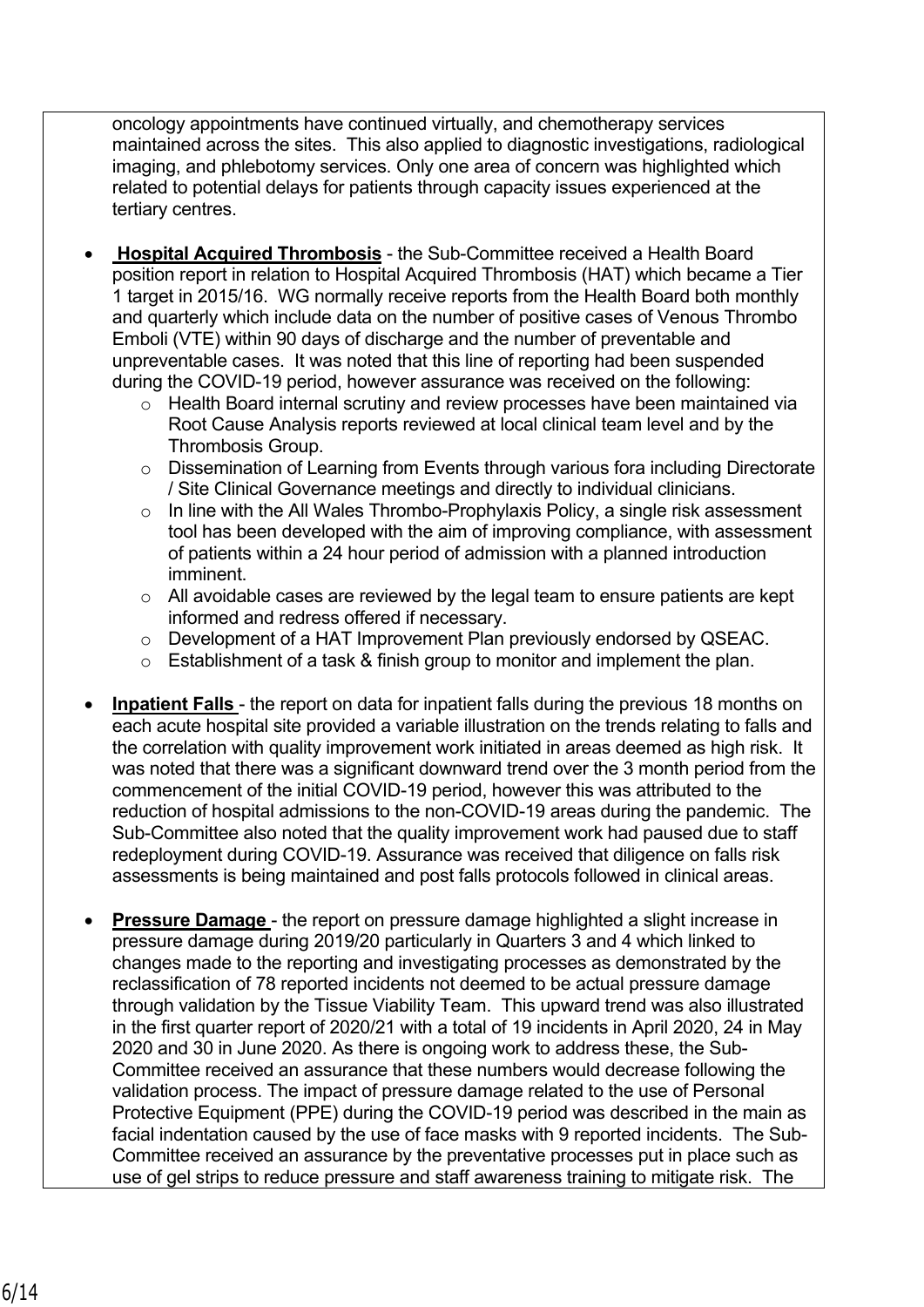Sub-Committee acknowledged the additional work being undertaken within acute services to introduce the new All Wales Pressure Damage Assessment Performa, the ongoing works to critically analyse avoidable and unavoidable pressure damage and also introduce improvements to support evidence-based practice.

**Pharmacy and Medications Management – Medication Incidents** - the Sub-Committee received the Pharmacy and Medicines Management Assurance Report on Primary Care, Community and Acute Services which included reference to the challenges in providing accurate data on medication incidents across the sectors. This largely relies on the DATIX Incident Reporting System which many independent contractors in primary care do not have access to, and pharmacy in the community is only required to report incidents involving controlled drugs, hence the higher number of medication errors reported through the DATIX system across acute services. Assurance was provided that there are a number of mechanisms in place to support learning from reported incidents and to identify opportunities to avoid harm to patients. All improvement plans following the scrutiny of medication errors are subsequently reviewed by the Medicines Event Review Group (MERG) where areas of concern are identified, and shared learning facilitated across the Health Board. The Sub-Committee noted the common themes on medicines management highlighted in Healthcare Inspectorate Wales (HIW) Reports and the repeat offenders in terms of medication errors, which require a change in culture. This particular theme was incorporated into a Health Board workshop on medication errors held in the autumn. The Sub-Committee received an assurance by the systems currently in place and acknowledged the efforts being made to improve processes and to mitigate risk to patients through a zero tolerance approach.

## **Operational Risk Management**

- **Health Board Overview on Top Rated Risks / Actions for Mitigation** at its meeting on 2nd July 2020, the Sub-Committee noted the content of the Operational Risk Management Report and the mitigation plans put in place. Directorate/Site Services Leads and County Representatives were requested to discuss the risks within their respective Directorate/Site Clinical Governance meetings to ensure that the exception reports and quality issues are aligned.
- **Operational Risk Report** at its meeting on 3<sup>rd</sup> September 2020, the Sub-Committee received the Operational Risk Report noting the addition of 7 risks and the removal of 9 risks from the OQSESC Risk Register since the previous meeting, with 2 increasing and 2 decreasing their risk scores. There were 21 red risks, the majority of these relating to staffing, with the remainder relating to ICT issues. It was noted that a small number of risks appeared to have not been reviewed for over a year and the assurance and risk representative at the meeting advised that guidance had been reiterated to all directorates for monthly reviews of all red risks and bimonthly for amber risks. It was also noted that many of the Therapy Services red risks related to staffing, and that work would be undertaken to amalgamate these into fewer Directorate level risks. In particular, therapies staffing issues relating to stroke, with the Sub-Committee noting that the Health Boards Stroke Re-design Programme had been paused due to COVID-19; once this re-commences, a business case for increased therapies stroke staffing will be developed. Risks 654 and 658 (risk of harm to inpatients at high risk of malnutrition and; risk of poor outcomes for frail and elderly patients in the community with or at risk of malnutrition) were specifically discussed with it noted that these risks are due for review with the anticipation that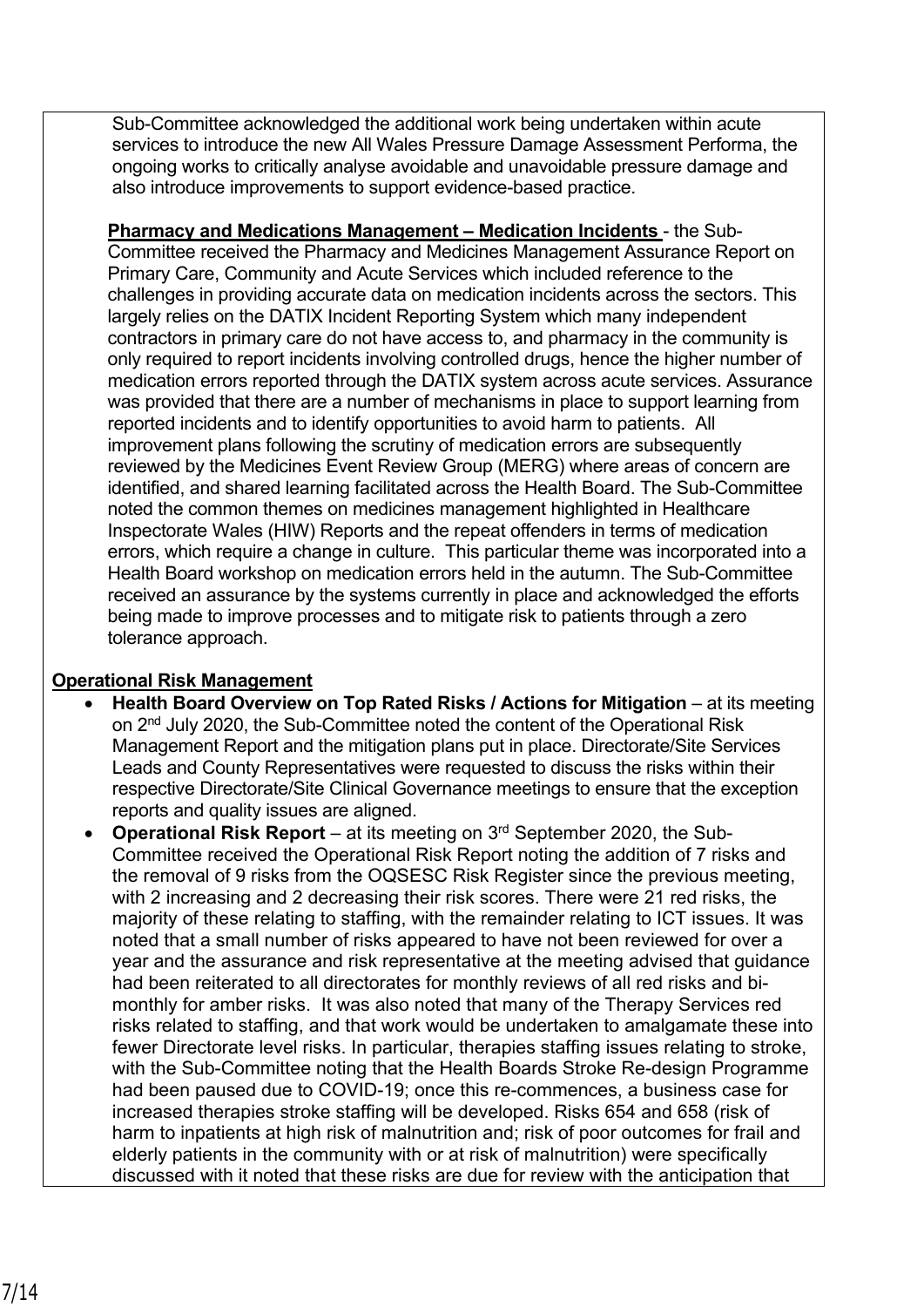the risk scores should reduce. The Sub-Committee sought assurance that risks would be reviewed more frequently, with the Chair requesting all risks to be reviewed by the next OQSESC meeting on 5<sup>th</sup> November 2020.

**Operational Risk Report** – at its meeting on 5<sup>th</sup> November 2020, the Sub-Committee received a composite report describing the operational risks assigned to OQSESC with current scores exceeding the tolerance level. The Sub-Committee noted that two risks (stroke and frail elderly) did not appear to have been reviewed since 2019, however, assurance was provided that these had been reviewed since the report had been prepared. The Sub-Committee also noted that risk 654 (inpatient malnutrition), which had previously been of concern to the Sub-Committee, had now been de-escalated from a Red 20 to a level 10.

## **Directorate / Site Exception Reports on Risks / Concerns for Escalation**

- At its meeting on 2<sup>nd</sup> July 2020, the Sub-Committee reviewed the recurring themes throughout the exception reports from all Acute and Community Services which outlined the substantial change to services including the introduction of surge capacity as part of the emergency planning associated with COVID-19. Also highlighted were the risks associated with the reintroduction of planned care surgical pathways into some acute sites that had not dealt with major surgical cases for a significant number of years. The plans put in place to ensure patient safety and support staff in these circumstances was acknowledged by OQSESC. The high number of existing nursing vacancies evident across the hospital sites was noted and assurance derived from the efforts made to secure temporary backfill for registered nurse vacancies, with the Sub-Committee commending the development of Healthcare Support Worker (HCSW) Band 4 posts to support the registered nurse workforce.
- At its meeting on 3rd September 2020, the Sub-Committee received 7 Site/Directorate Exception Reports, the majority of which focused on staffing issues, and the impact of COVID-19 on services including staffing availability and facilities/environments. Whilst good progress was noted in a number of areas and the Sub-Committee was assured that directorate teams are managing risks through appropriate mitigations, there were some areas where detailed plans would be required to resolve a number of issues e.g. the impact of COVID-19 on space availability to deliver all services at Prince Philip Hospital (PPH). The Sub-Committee acknowledged the impact COVID-19 has had on planned activity and waiting times and that the Executive Team has requested a recovery plan from the Scheduled Care Directorate, supported by the Transformation Team. It was noted that web-based information would soon be available to patients and their families, providing weekly service updates. It was agreed that the impact on planned care services should be escalated to QSEAC.
- At its meeting on 5<sup>th</sup> November 2020, Directorate Risk Escalation Reports were received from Mental Health and Learning Disabilities, with the Sub-Committee raising concerns regarding the waiting lists involved and requesting a further report to the next Sub-Committee meeting; Scheduled Care; Women and Children's; and 3 County Community Nursing.

**Compliance Status: External Health Regulator Review / Improvement Plan – Healthcare inspectorate Wales: Annual Review** - the annual summary of the HIW inspections undertaken within the Health Board during 2019/20 was acknowledged by the Sub-Committee including the themes identified within the recommendations made by HIW for the Health Board. Assurance was provided that learning is evident particularly in paediatrics and medicines management and that HIW recommendations are discussed as part of the Directorate / Site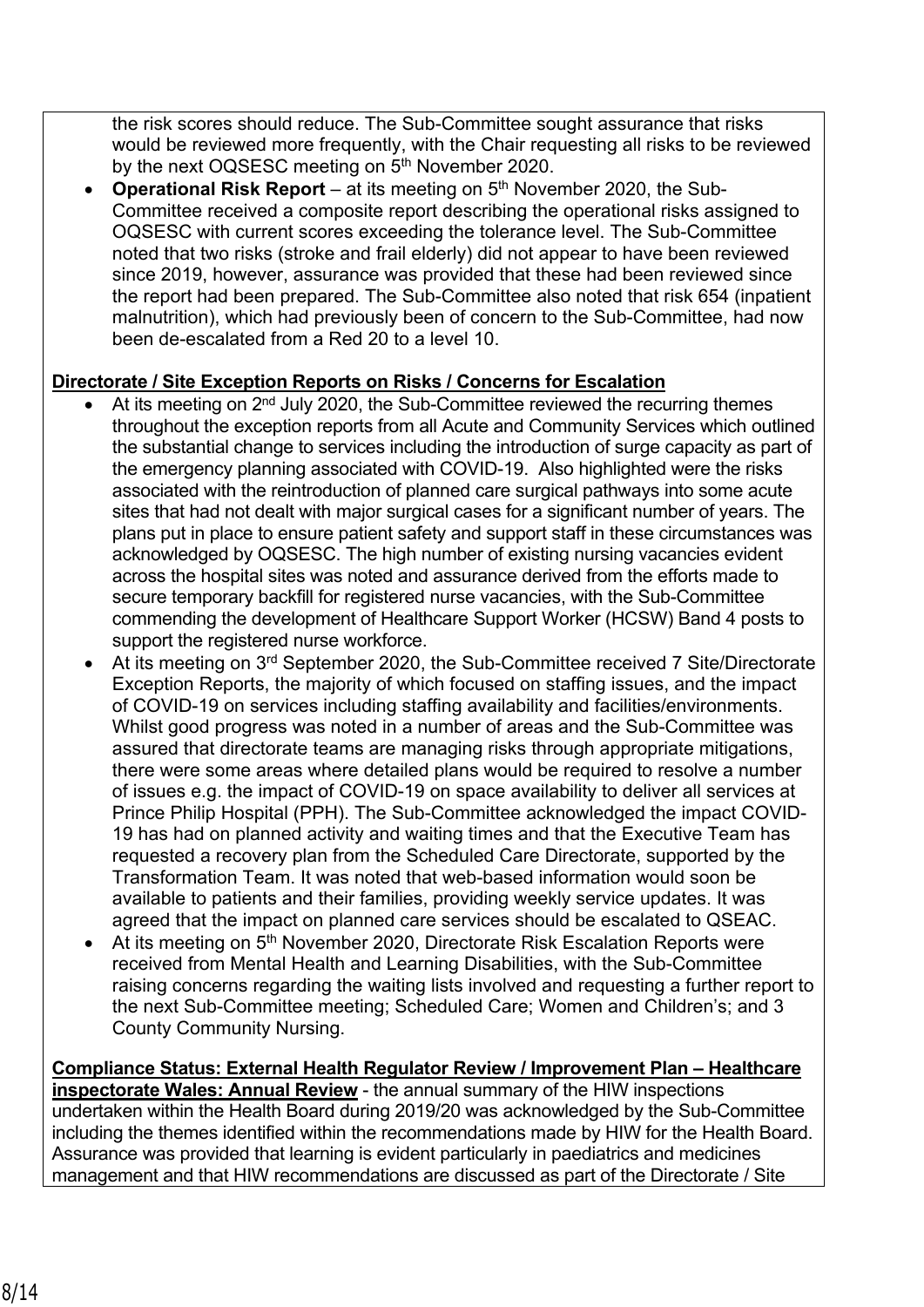Clinical Governance Meetings. The Sub-Committee noted that it is anticipated that HIW would be restarting its inspection programme in the near future following a period of suspension during the COVID-19 pandemic.

**Report on the Statutory Pre-Planned Maintenance (PPM) (Building and Engineering services)** – the Sub-Committee received an assessment of maintenance performance during Quarter 1, 2020/21. While noting a small reduction (91% against a 95% target) for high risk building maintenance, the Sub-Committee was assured that this was not an un-reasonable position given the complexities that COVID-19 restrictions had placed on access, closure of areas, re-purposing of others, demand and a number of other factors. The Sub-Committee was further assured that there has been little impact on the built environment, with regards to maintenance compliance, mitigated by the cancellation of a significant amount of planned building work due to inactive services as a result of COVID-19, for example theatres and endoscopy, and that actions were in place to mitigate the shortfall in target PPM.

**Covid-19 Super Bariatric Report** - the Sub-Committee received a report outlining the processes to manage super-bariatric patients during the COVID-19 period. The Sub-Committee believed that neither the paper nor the pathway were sufficiently developed at this time. Furthermore, given that no one was available to present to the report, it was agreed to defer the item until a future OQSESC meeting with the Chair agreeing to discuss the necessary amendments with the author.

**Defibrillator Replacement Plan** – the Sub-Committee received a report outlining issues in relation to the defibrillator replacement plan, noting that whilst securing funding for the replacement defibrillators had now been resolved, the process highlighted a gap in procedures whereby associated patient safety risk had not been reported via the Quality, Safety and Experience reporting structure. The Sub-Committee agreed that, in relation to capital replacement programmes it would be helpful to look at the risks around the challenges brought forward each year, what is funded and the residual unfunded elements. It was agreed that regardless of where the risk sits, OQSESC should be tied into the process to ensure patient safety matters are visible. The Sub-Committee was assured that workshops are being arranged to articulate this process in relation to medical devices and equipment replacement programmes.

**Wards 1&3 Orthopaedic Serious Incident Action Plan –** the Sub-Committee received an update regarding progress against the four outstanding actions in the Action Plan, with two actions now completed and the remaining two due for completion by the end of September 2020. Whilst it is anticipated that the action plan would be complete by the end of September 2020 and subsequently approved by the Director of Nursing, Quality and Patient Experience, the Sub-Committee expressed concern at the length of time it had taken to resolve many of the issues involved.

**Closure Report – Withybush Wards 1 and 3 Orthopaedic Serious Incidents** – the Sub-Committee received the Closure Report for the Withybush Wards 1 and 3 Serious Incidents, with the Sub-Committee assured that all actions were complete and had been considered at 2 formal quality panels and could therefore be formally closed. It was noted that there had been learning from the length of time taken to reach completion with Health Board processes now in place to monitor action plans at 6 month intervals.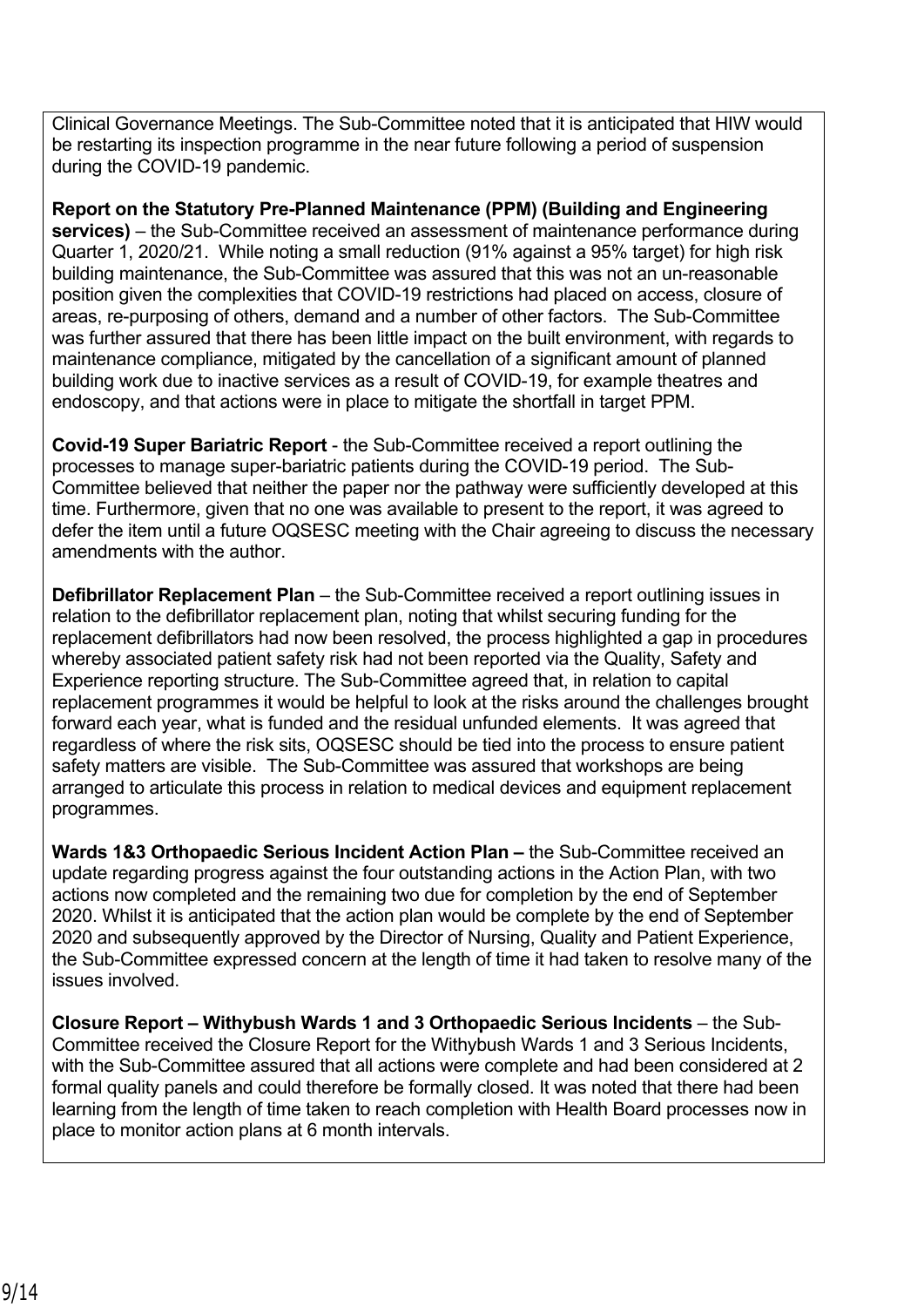**On-call system for staffing Bronglais General Hospital (BGH) Out of Hours in Theatres** – the Sub-Committee received options to resolve the changes to the on-call system for staffing BGH out of hours (OOH) in theatres at its extraordinary meeting on 28<sup>th</sup> January 2021. It was noted that the main risk of avoidable harm is to maternity patients who may require a category 1 caesarean section during these hours. The Sub-Committee noted that application of option 3, would significantly reduce the risk score from 15 to 5 and that this approach mirrors the current operating theatre provision for the obstetric OOH support at GGH where no concerns had been raised by HIW at its recent inspection of the Health Board. Option 3 consisted of the implementation of Operating Department Practitioner (ODP) overnight cover, a resident overnight Healthcare Support Worker (HCSW), and one on-call scrub overnight shift cover. Assurance was received that option 3's reduced risk score of 5 is within the Health Board's tolerance for safety.

**Feedback on Attendance at Local Governance Meetings** – the Sub-Committee received a verbal update regarding feedback from local governance meetings with the development of a template for terms of reference and agendas for the directorate and county quality and safety meetings, which will be taken through the Bronze Groups for wider discussion and consultation.

**Annual Quality Statement (AQS) and Healthcare Standards (HCS)** – the Sub-Committee received the proposal for the development of the AQS for 2020/21, which is based on the methodology used for 2019/20 and is supported by evidence around the HCS. The Sub-Committee received assurance that younger service users would be included on the review panel, with the Sub-Committee supporting the proposal.

## **Feedback from Groups**

In terms of feedback from Groups:

**Resuscitation/RAILS Group** – written update reports from the Resuscitation/RAILS Group (RRAILS) highlighting the key areas of work scrutinised have been received by OQSESC during 2020/21. The Sub-Committee received assurance through the progress reported by the Resuscitation/RAILS Group, and noted the following, including key risks and issues and matters of concern:

- Confirmation that consistent feedback has been received from the Hospitals RRAILS Group with no concerns escalated.
- The Out of Hospitals RRAILS Group Community National Early Warning Score (NEWS) project has been on hold due to the suspension of the Enabling Quality Improvement in Practice (EQIiP) projects during the COVID-19 pandemic. Despite this situation, assurance was provided that community based training had been maintained for District Nurses/GP Practices/ and Out of Hours GPs.
- Work streams relating to the sub group for Paediatrics / Mental Health / and Trauma have been ongoing with no concerns highlighted.
- Assurance received that the Acute Kidney Injury work is being progressed through a pilot to be established in Withybush General Hospital (WGH).
- A briefing received on the transfer of the All Wales DNRCPR forms into Community and Primary Care. The Policy itself has been revised and now stipulates that following appropriate training, Registered Nurses including District Team Leads can sign the form.
- As part of the revision of the Resuscitation Council Guidelines, COVID-19 Response and Resuscitation Flow Charts have been developed with pathways that have been endorsed by the COVID-19 Gold Command Group. To reduce risk to staff and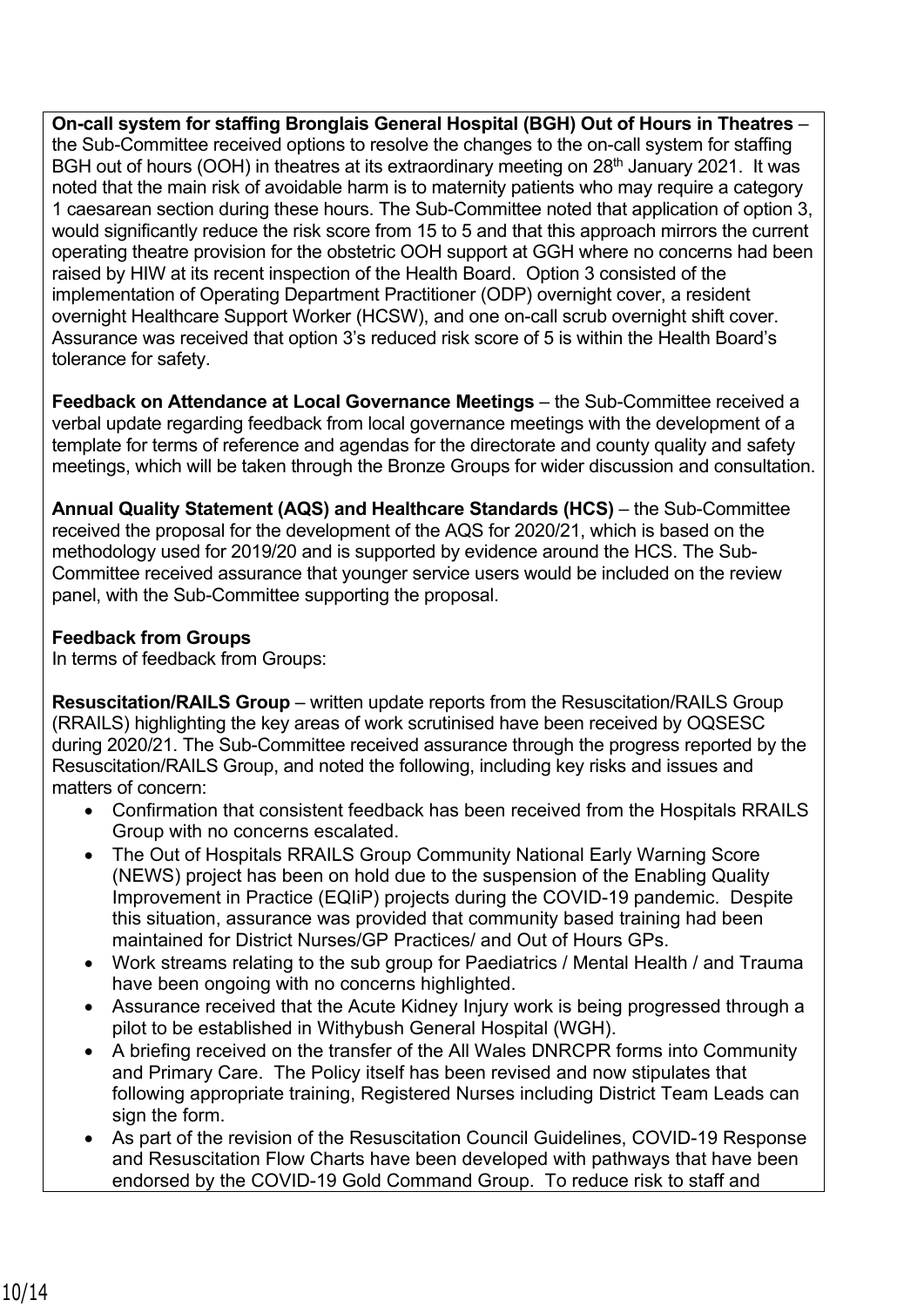others in terms of aerosol generation and potential COVID-19 transmission, all patients are to be treated as if they have COVID-19 in relation to resuscitation response. Assurance was provided that in the event of a sudden collapse, all secondary care areas have access to full PPE. It was noted that provision of the latter in Mental Health and Learning Disability / and General Practices is progressing, whilst recognising that further assurance is required in relation to Community Hospitals.

- Due to ongoing delays with the medical review process following inpatient cardiac arrests, a task and finish group has been established to investigate the cause and determine a way forward to reduce delays.
- A position update provided on the Verification of Death Policy (VOD) in adults which is being updated in relation to Welsh Government (WG) guidance on community and virtual VOD. Confirmation was received that the Health Board will not be including family member involvement in this procedure. Assurance was provided that extensive training of over 200 nurses had been conducted across the Community and Field Hospital settings. It was anticipated that the project would be subject to evaluation in July 2020.
- The use of the Sepsis Bundle in the Emergency Departments was reported as consistent, however ward numbers had dropped considerably due to reduced numbers of patients on the wards during COVID-19. Assurance was provided that there will be robust monitoring of Sepsis Bundles in the ward areas to stabilise compliance. Sepsis work in the community would be restarted as part of the EQIiP programme.
- No significant impact was reported on compliance with the admission recognition and response bundles.

**Nutrition and Hydration Group** – written update reports from the Nutrition and Hydration Group (NHG) highlighting the key areas of work scrutinised have been received by OQSESC during 2020/21. The Sub-Committee received assurance through the progress reported by the Nutrition and Hydration Group, and noted the following, including key risks and issues and matters of concern:

- A decision is awaited regarding the Health Board's (HB) position as to whether nasogastric (NG) tube placement is a potential aerosol generating procedure (AGP) or not. A report has been presented to the PPE Cell, which defined the problem as high risk and given that clarity was still required, the Chair agreed to raise the issue with Executive colleagues to reach a resolution.
- The HB's work to comply with the actions set out in the Food Safety in NHS estates and facilities alert (EFA-2020/991) and implementation of procedures for mental health patients fed via NG with restraint, paused due to COVID-19. However, this has now recommenced with progress closely monitored by NHG.
- The Sub-Committee noted the impact of COVID-19 on the nutritional wellbeing of isolated and vulnerable patients and that the increase in food poverty in some communities has caused concern, and were assured that NHG will review the Malnutrition Call to Action Task and Finish Group ToRs to ensure the wider impact is considered.
- The NHG is developing a cohesive approach to governance and will develop a NHG Dashboard.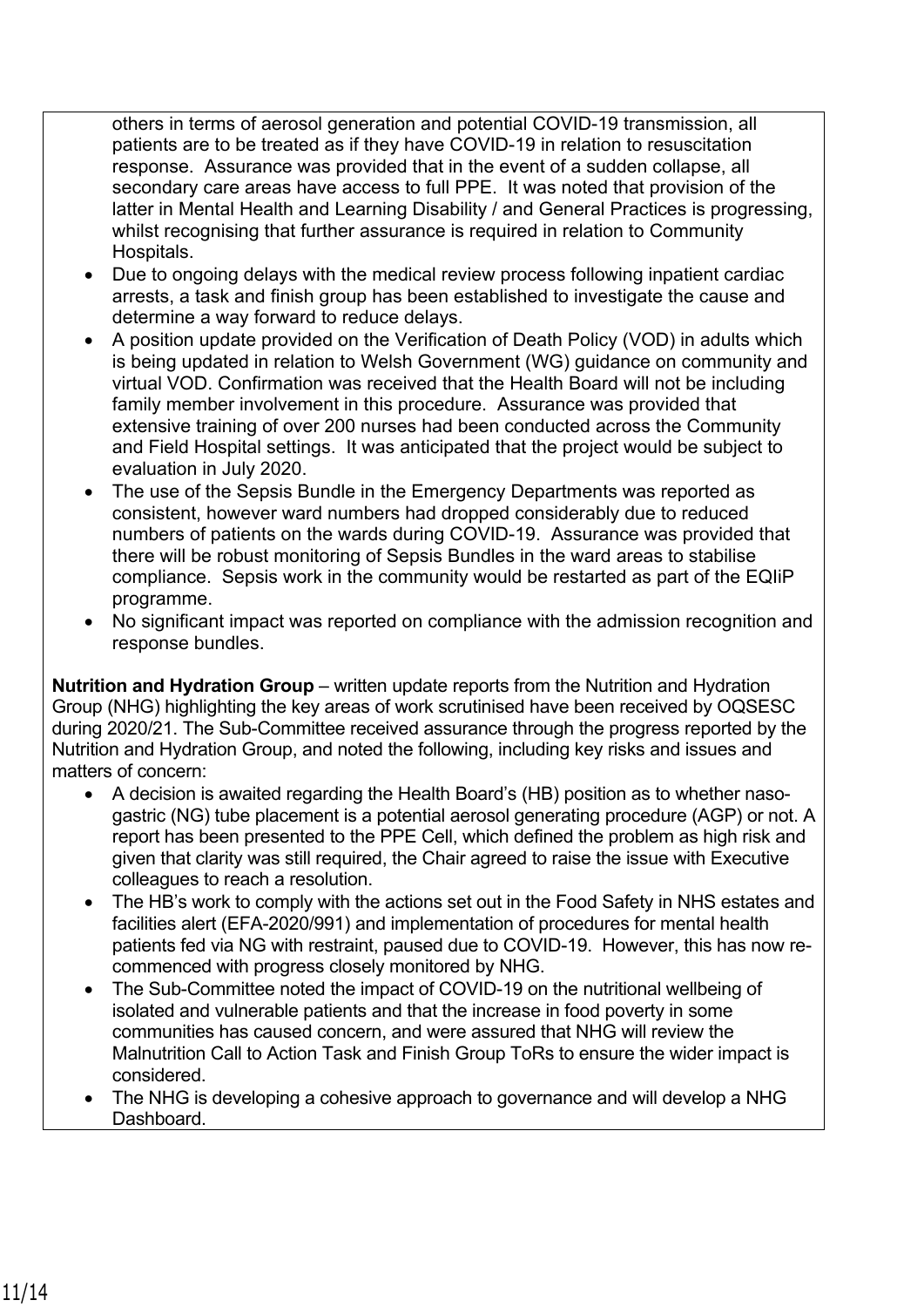- An Estates and Facilities alert had been received in relation to allergy management, and an action plan would be developed following the appointment of the new specialist service manager for catering.
- An evidence review has been undertaken, regarding the potential impact of hydration status on staff when wearing PPE, which will be reviewed by the Group.

**Mental Capacity Act and Consent Group** – written update reports from the Mental Capacity Act and Consent Group (MCACG) highlighting the key areas of work scrutinised have been received by OQSESC during 2020/21. The Sub-Committee received assurance through the progress reported by the Mental Capacity Act and Consent Group, and noted the following, including key risks and issues and matters of concern:

- A legislative gap regarding the ability to lawfully enforce isolation of patients who are infected with COVID-19. The Sub-Committee was advised that this had been escalated to WG, however there has been no response to date. Agreed actions were to re-issue the correspondence to WG, submit a paper on the issue to the Executive Team and for the Vice Chair to discuss with colleagues across other Health Boards.
- As a consequence of COVID-19, the Liberty Protection Safeguards due to be implemented on 1st October 2020 have been deferred to April 2022.
- The Welsh Risk Pool has issued a risk management alert stating that from 2021, Health Boards are required only to use the EIDO patient information leaflets. It was noted that Medical Directors had raised concerns about this and the Chair agreed to ensure Directors of Nursing and Therapies and Health Science are also aware.
- An agreement has been reached for psychiatrists to undertake the mental health assessment part of Deprivation of Liberty Safeguards (DoLS) for patients within Mental Health Services. It was noted, however, that the service is struggling to complete other section 12 responsibilities in relation to the Mental Health Act. The Director of Operations and the Deputy Medical Director for Acute Hospital Services have arranged for further discussion on the possibility of training physicians to be able to contribute to being assessors.

**Medical Devices Group** – written update reports from the Medical Devices Group highlighting the key areas of work scrutinised have been received by OQSESC during 2020/21. The Sub-Committee received assurance through the progress reported by the Medical Devices Group, and noted the following, including key risks and issues and matters of concern:

- While the Control Group addressing the incorrect patient ID at Point Of Care Testing (PoCT) has not met during the COVID-19 period, spot audits have demonstrated a significant reduction in this practice, with confirmation received that the Control Group will be re-established once COVID-19 priorities allow the POCT manager to conduct further audits.
- The new system to provide end to end assurance for all medical device alerts received by the Health Board has been purchased and is being issued to all device asset owners.
- The Sub-Committee was informed that the introduction of new Medical Devices Regulations, due to come into effect in May 2020 had been delayed until May 2021, with the Health Board on track to meet these regulatory obligations.
- 100% Planned Preventative Maintenance performance has been maintained for high risk devices during the COVID-19 period despite a significant increase in the Medical Devices Inventory.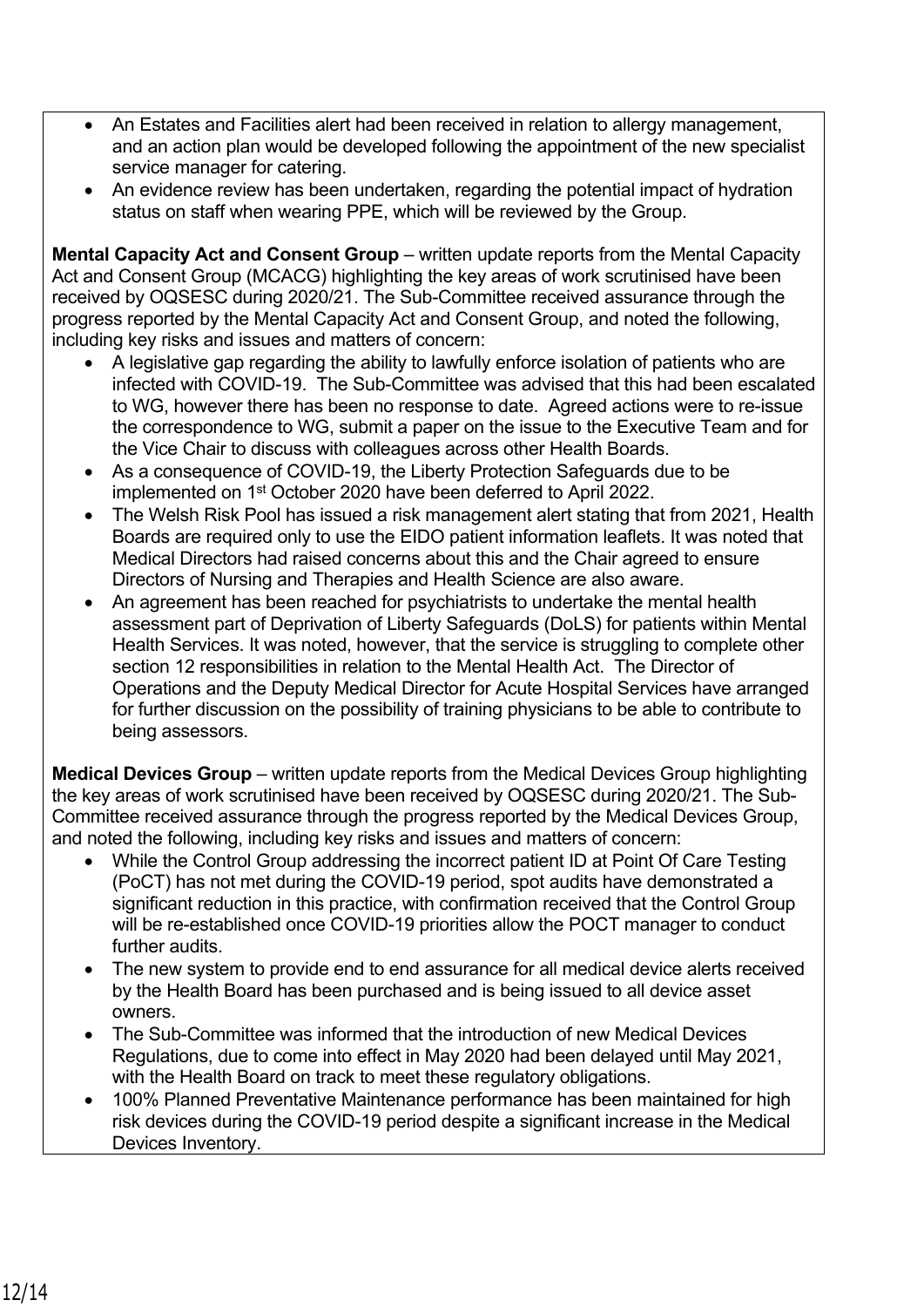- Discussions held regarding the potential re-use of single use medical devices as Health Board policy does not currently allow this, however guidance has been received from the Medicines and Healthcare products Regulatory Agency (MHRA), that this can be undertaken. The Scheduled Care Team is in support of the principle and further discussion is underway. It was agreed that a report with the full details, risks and benefits would be provided to the Executive Team for full consideration prior to requesting approval for any pilot testing to be undertaken.
- Confirmation that 26 occurrences had been recorded of battery failure in T34 palliative care syringe drivers in community settings. The MHRA has issued a field safety notice stating that the Health Board should not implement any further version 3 pumps until the company has resolved the issues regarding the batteries. The Sub-Committee was advised that a risk based approach had been undertaken on clinical impact due to the shortage of syringe drivers and that following discussions with County Leads, the syringe drivers have been put in use with the batteries replaced by the Health Board. The Medical Devices Group has approved this approach and other Health Boards have adopted the same process.

**Radiation Protection Group (RPG) –** Group Update Reports are scheduled to be presented twice a year to OQSESC, however as the May 2020 and January 2021 Sub-Committee meetings had been stood down due to COVID-19 challenges, the next update report will be presented to the Sub-Committee in May 2021.

### **Key Risks and Issues/Matters of Concern/Escalation to Quality, Safety & Experience Assurance Committee**

During 2020/21, in addition to the Operational Risk Report presented to each meeting, the following key risks and issues/matters of concern were raised to the Quality, Safety & Experience Assurance Committee:

- The impact of COVID-19 on the deterioration in waiting times performance within Planned Care;
- The impact of COVID-19 on the environment and the ability to continue all areas of service provision on the PPH site;
- Lack of assurance that not all risks aligned to OQSESC are being reviewed regularly and as such, the Sub-Committee cannot be assured that all risks are being appropriately managed.

## **OQSESC Developments for 2021/22**

The Sub-Committee continues to evolve and reviews its effectiveness on a regular basis. The Sub-Committee continues to discuss and refresh the mechanism for monitoring and providing assurance to QSEAC in relation to operational risks with a potential quality or safety impact on patient care.

## **Argymhelliad / Recommendation**